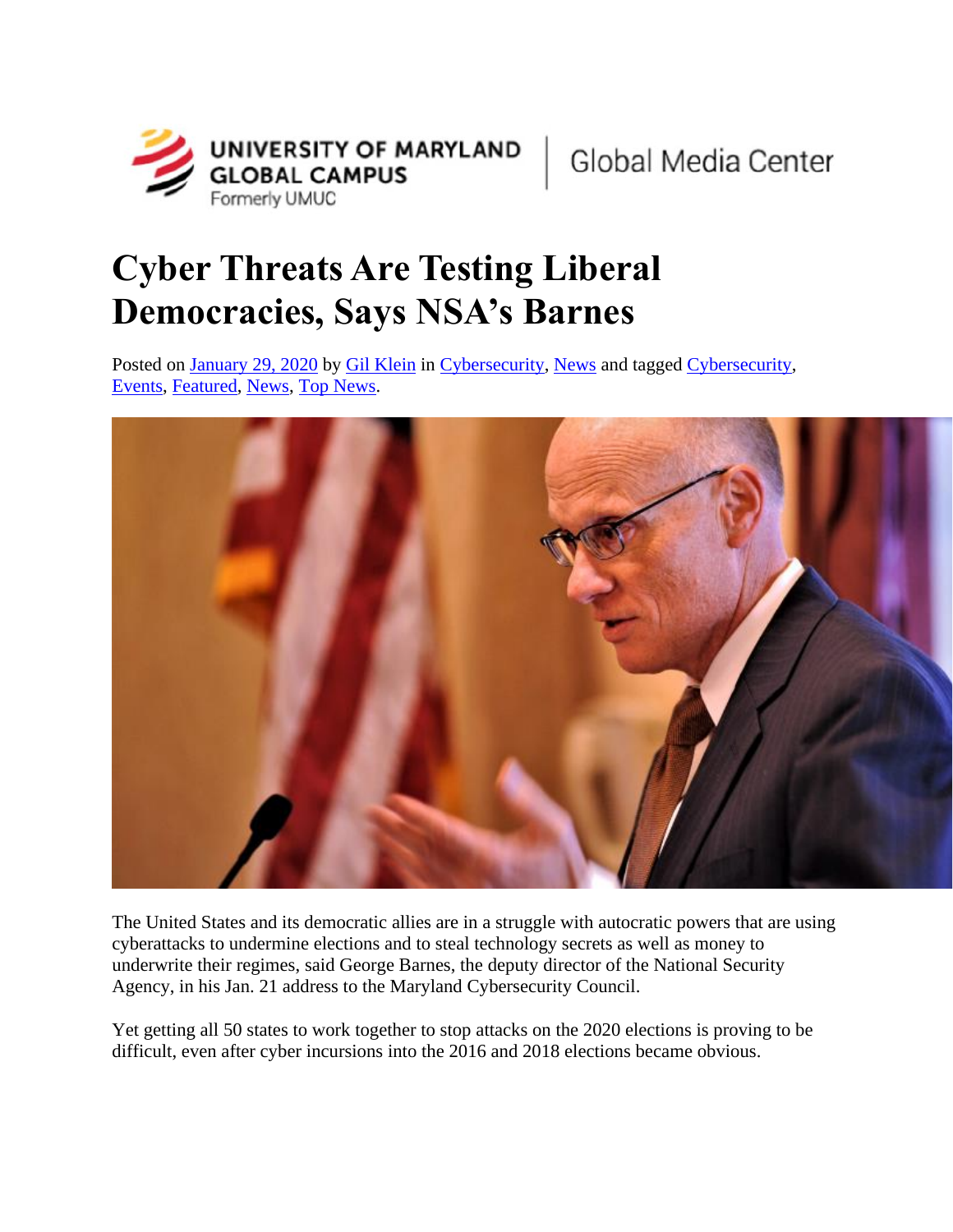"Our No. 1 priority is the 2020 elections, [but] we found it is not easy to bring 50 states together on cybersecurity" because states have differing opinions on cooperating with the federal government, Barnes said.

"Many states are very willing and able, and others say they don't want our help. They say, 'We want to maintain our independence."

He added that, though it is essential to find the balance so that "our elections are secure and trusted and verified," it is increasingly difficult to do so. "That gets harder and harder every year because we have players on the outside of the U.S. who want to make it hard so that we wonder if what we see is reality."

The struggle, he said, is between autocratic states led by China, Russia, North Korea and Iran that want to undermine democracy and capitalism.

"All of the countries that are presenting challenges to us are autocratic regimes. We are in a struggle to uphold the ideals on which we are founded," Barnes said. "Our models of a liberal democracy are being tested not just in the United States, but if you look at our allied partners around the world, they are being tested in their own regions."

In large part, this struggle is a reaction to globalization, which had been the underlying principle of international relations for decades, he said.

"Everything had become interconnected all over the world," he said. "Now, several trends are pushing us into de-globalization. In Maryland, we are very internationally focused. But if you go into the heartland, it is not so evident."

According to Barnes, all of Russia's security agencies are attacking the United States simultaneously. And, though Russia itself is in a weakened state economically, he said it still poses a threat to the United States as an advanced nuclear state with a global network determined to undermine western democracies while supporting autocracies such as Venezuela.

Once the Russians figured out that we could identify attacks coming directly from them, he said they set up outposts around the world to pursue the same aims.

"They want to do things to divide our society, They will try to find chess matches between political candidates but also seek out fissures that they can widen in our society."

But Barnes said that China poses an even greater threat. Its goal, called "Made in China 2025," is to become the dominant producer in every major industry, even while it seeks to expand its influence worldwide through major development projects that will make other nations Chinadependent.

They are doing it, he said, by stealing as many technological secrets as they can from the United States and putting "its economic model on top of ours [to] turn it inside out."